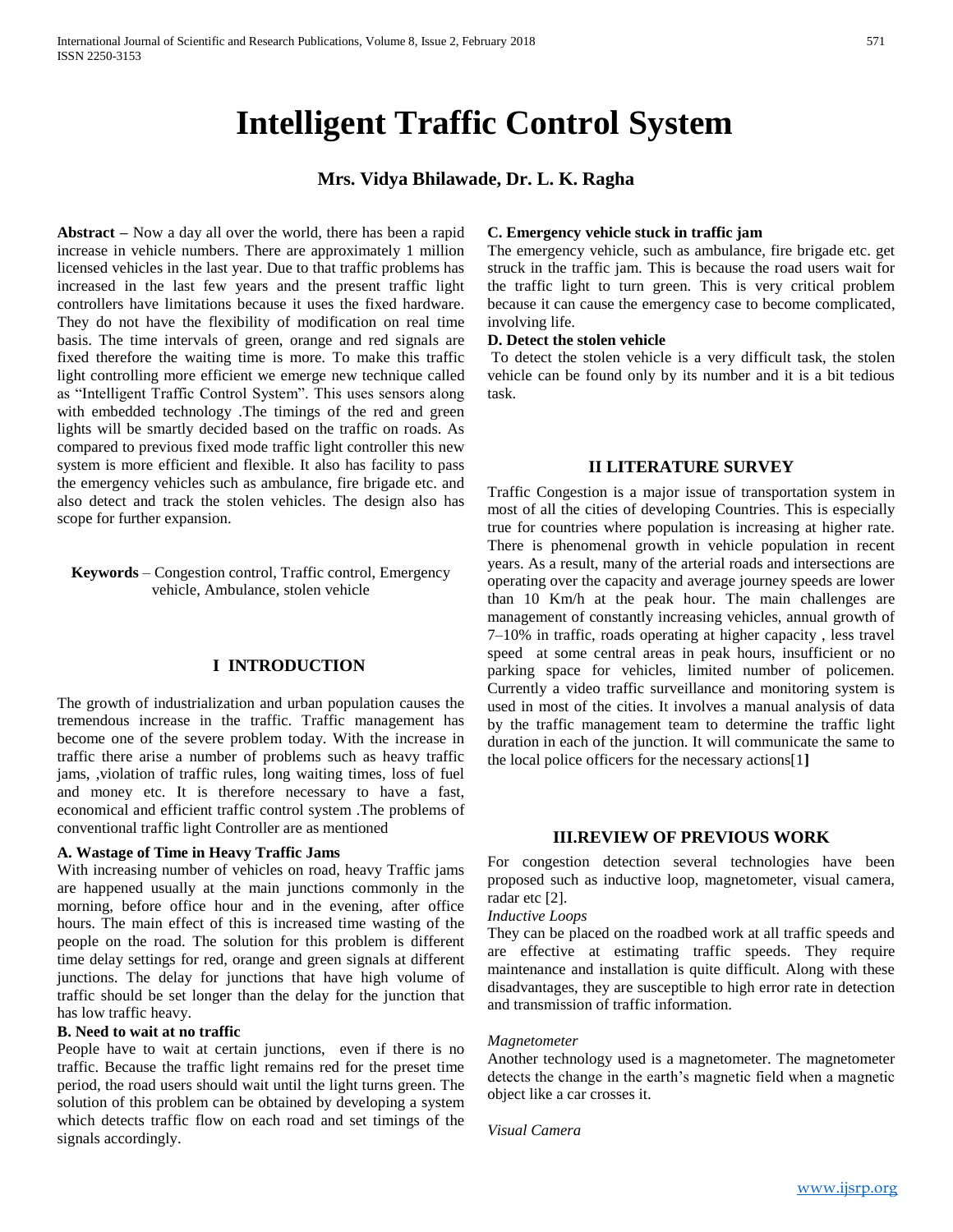Cameras are used as input sensors which collect real time traffic condition data and analyzed these conditions to provide real time outputs. In bad weather conditions they are not working.

#### *Conventional traffic signals*

These traffic signals have been programmed with a fixed timer. They do not consider the volume of the traffic on the street before taking a decision of green or red light. Hence if the volume of traffic is large, it may result in accumulation of traffic on the street and the junctions

## *Micro controller Based Traffic Signals*

The micro controller-based traffic light system allocates green, red & yellow signal time for each path. When the vehicles along one path will move , the other vehicles from the other path will stop at road intersection control. Without any collision microcontroller based traffic signal system direct the movement of vehicles meeting at a road junction . When the time allocated for a specific path has been exhausted, the red light will be ON meaning stop and the next line will be ON (green light) which means the vehicle in that path should start moving. When the time is about to be exhausted, the yellow light will be ON in the third path informing the vehicles in that path to be ready to move, and after some seconds the green light will be ON.. Disadvantage of Micro controller Based traffic system is traffic light timing is fixed.

Some intelligent traffic control system based on microcontrollers are

#### **Traffic Control Based on RFID**

Problems that usually arise with standard traffic control systems, especially those related to image processing and beam interruption techniques are avoided using RFID based traffic control system. 8 RFID readers are used for each intersection.. The road is divided into two lanes. RFID reader in each lane track the vehicles passing through it. Every vehicle has a RFID enabled device that stores a vehicle identification number (VIN). VIN number that provides the information regarding the priority of the vehicle and type of the vehicle. Readers collects the information regarding the vehicles approaching towards the junctions. The Central processing unit calculates the volume and speed of vehicles on each road according to information collected by readers. Speed of vehicle is determined by the time taken for it to cover the distance between two readers. If speed of a vehicle is below a specified threshold, it is detected as congestion and the Central Processing System notifies the preceding traffic signal about this. On receiving such information, traffic on that corresponding road is halted for certain duration to avoid congestion on the proceeding road.[3]



Figure 1 .Intelligent Traffic Control System using RFID [3]

# **Green Wave System**

This system is developed for emergency and stolen vehicles. In the case of emergency vehicles like ambulances, VIP vehicles also may wait in the signal for a long time until the red signal turns into green signal. This may also leads to loss of human lives because of not reaching their destinations in proper time. To overcome this problem a new trend technology is implemented by categorizing the vehicles into three types High priority, Normal, Stolen vehicles. If the vehicle is at high priority and then if the signal is in red it automatically turns into green by giving way to that vehicle. For monitoring the high priority vehicle an arrangement is made at every traffic signal and also a GPS is used at every traffic signal to trace a stolen vehicle. Thus this setup is implemented for both the emergency vehicles and stolen vehicles.[4]

The system consists of RFID tag, RFID reader, GSM and GPS. The RFID Tag is placed into the vehicle provided with the details of the vehicle model, unique ID number and its category. When the vehicle reaches the traffic signal the RFID reader present on top of the road tracks the vehicle if it is an emergency vehicle or normal vehicle. If the priority of the vehicle is emergency then it automatically turns the signal ON to green if it is in red. If the priority of the vehicle is medium or stolen then it takes action according to it. The priority of the vehicle is updated with the help of GSM which is connected to the main system.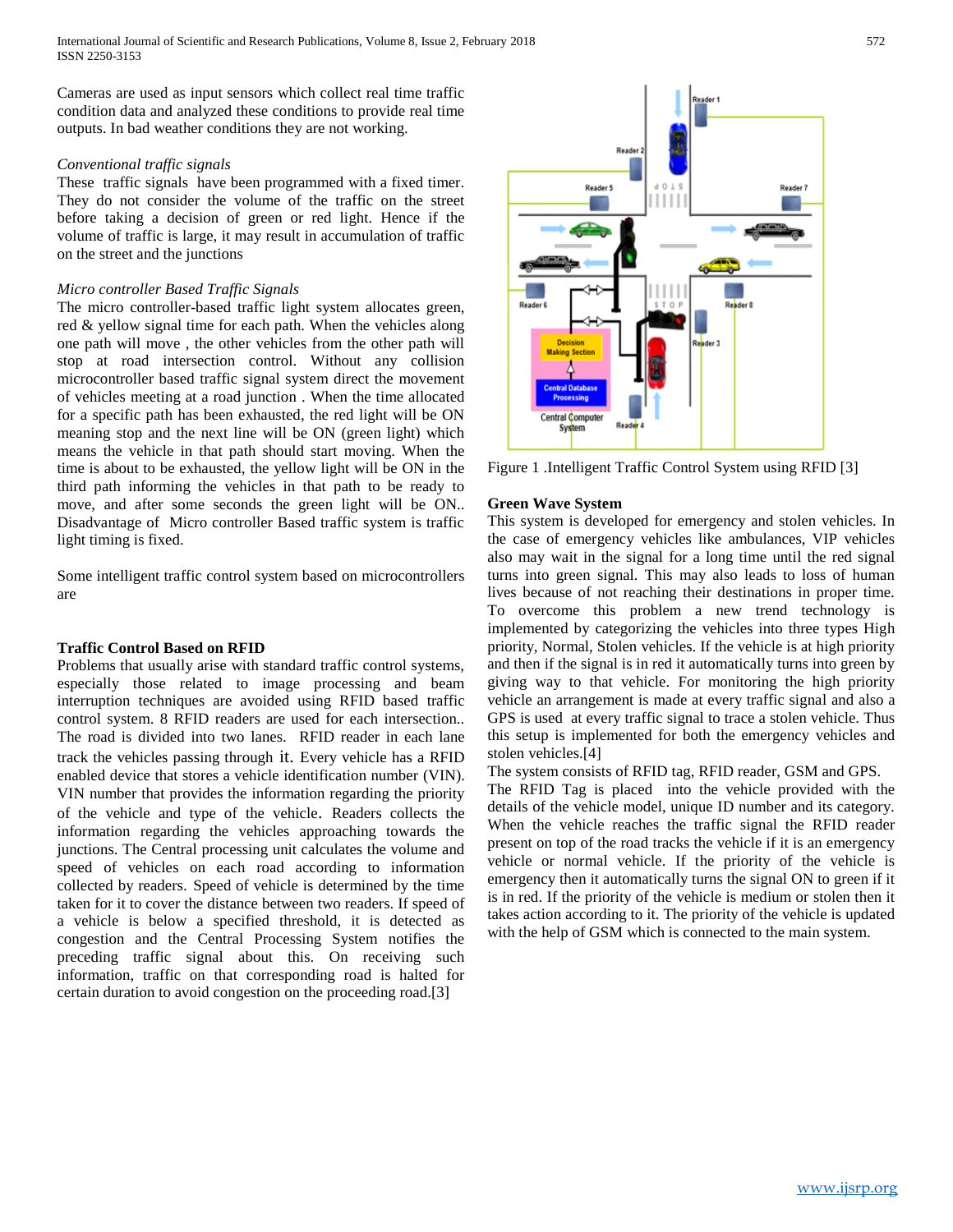

Figure 2 . Green Wave System[4]

# **RFID and GPS based Automatic Lane Clearance System for Ambulance**

In developing countries like India due to congestion on roads and shortage of efficient traffic control results in to loss of lives due to ambulances getting stuck in traffic jams. ,where the lives of the patients is depending on the speedy arrival of the ambulances to hospital. Like western countries Indian cities cannot think of having separate lanes for emergency purpose due to shortage of road planning and infrastructure.

To overcome this problem a RFID and GPS based Automatic Lane Clearance System for Ambulance can be used. The main point of this system is to reduce the delay in arrival of the ambulance to the hospital by automatically clearing the lane in which ambulance is travelling, before it reaches the traffic signal. This can be achieved by turning the traffic signal, in the path of the ambulance, to green when the ambulance is at a certain distance from the traffic junction. The transceivers and GPS are used for communication between the ambulance and the traffic signal post..

The system consists of two units Ambulance Unit and Junction Unit. The Ambulance Unit, to be installed in the ambulance, consists of an RFID reader, GPS receiver and a transceiver interfaced with a microcontroller. The GPS receiver continuously receives the GPS co-ordinates of the ambulance by calculating its position using the timing signals from the GPS satellites. When an ambulance leaves the hospital for an emergency case, a RFID card is swiped near the RFID reader, which when authenticated activates the transmission of GPS coordinates through the transceiver.

The Junction Unit, to be installed at the traffic signal post, consists of a transceiver interfaced with a microcontroller. The GPS co-ordinates transmitted by the Ambulance Unit are received by the transceiver. Some co-ordinates of a point at a particular distance are specified in the Junction Unit's microcontroller program, which when crossed by the ambulance turns the traffic signal green. A suitable delay is given for the signal to remain green till the ambulances passes through the junction. The distance of the point from the signal may differ according to the traffic scenario across different junction and may be programmed as per its need.[5]



Figure 3.Block Diagram of complete System

# **IV CONCLUSION**

Green wave system was used to provide clearance to any emergency vehicle by turning all the red lights to green on the path of the emergency vehicle, The biggest disadvantage of green waves is that, when the wave is disturbed, the disturbance can cause traffic problems that can be exacerbated by the synchronization. In such cases, the queue of vehicles in a green wave grows in size until it becomes too large and some of the vehicles cannot reach the green lights in time and must stop. This is called over-saturation.[4] The disadvantage of RFID based traffic control is that it does not discuss what methods are used for communication between the emergency vehicle and the traffic signal controller[3].In RFID and GPS based automatic lane clearance system for ambulance, it needs all the information about the starting point, end point of the travel. It may not work, if the ambulance needs to take another route for some reasons or if the starting point is not known in advance.[5]

# References

- 1. Prof.R.U.Yawle,Kiran.K.Modak,Parmeshwar.S.Shivshette, Snehal.S.Vhaval," Smart Traffic Control System" in *SSRG International Journal of Electronics and Communication Engineering (SSRG-IJECE) – Volume 3 Issue 3–March 2016*
- 2. Niketa Chellani,Chirag Tahilyani," Traffic Congestion Detection and Control using RFID Technology "in International Journal of Engineering Research & Technology (IJERT) Vol. 2 Issue 10, October - 2013
- 3 . S. Sharma, A. Pithora, G. Gupta, M. Goel, and M. Sinha, "Traffic Light priority control for emergency vehicle using RFID," *Int. J. Innov. Eng.Technol.*, vol. 2, no. 2, pp. 363–366, 2013.